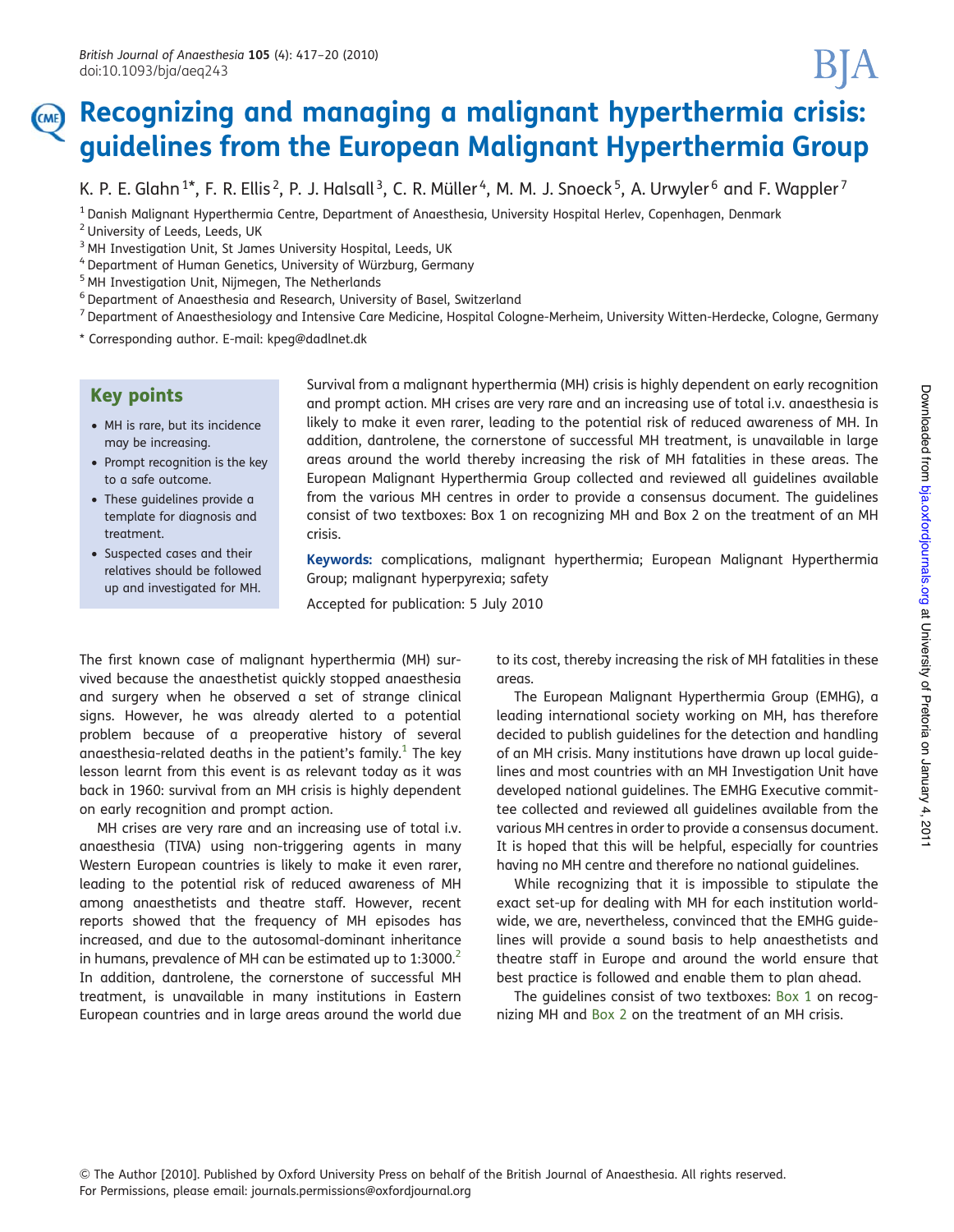#### Box 1 EMHG Guidelines: Recognizing an MH crisis

Early recognition of an impending MH crisis and its immediate treatment is essential for the patient's survival. As the clinical signs associated with MH are not unique, anaesthetists must be able to recognize a pattern of signs in order to make a rapid diagnosis.

Any patient may develop MH during or shortly after an anaesthetic where trigger agents are used—this can occur even in patients who have had uneventful general anaesthesia previously.

#### Trigger agents are

- all volatile (inhalation) anaesthetic agents;
- succinylcholine.

#### Clinical signs

Early signs

Metabolic

- Inappropriately elevated CO<sub>2</sub> production (raised end-tidal CO<sub>2</sub> on capnography, tachypnoea if breathing spontaneously).
- Increased  $O<sub>2</sub>$  consumption.
- Mixed metabolic and respiratory acidosis.
- Profuse sweating.
- Mottling of skin.

Cardiovascular

- Inappropriate tachycardia.
- † Cardiac arrhythmias (especially ectopic ventricular beats and ventricular bigemini).
- † Unstable arterial pressure.

Muscle

- † Masseter spasm if succinylcholine has been used.
- † Generalized muscle rigidity.

#### Later signs

- Hyperkalaemia.
- Rapid increase in core body temperature.
- † Grossly elevated blood creatine phosphokinase levels.
- † Grossly elevated blood myoglobin levels.
- † Dark-coloured urine due to myoglobinuria.
- † Severe cardiac arrhythmias and cardiac arrest.
- † Disseminated intravascular coagulation.

#### Differential diagnosis

- † Insufficient anaesthesia, analgesia, or both.
- Infection or septicaemia.
- Insufficient ventilation or fresh gas flow.
- Anaesthetic machine malfunction.
- Anaphylactic reaction.
- † Phaeochromocytoma.
- Thyroid crisis.
- Cerebral ischaemia.
- † Neuromuscular disorders.
- Elevated end-tidal CO<sub>2</sub> due to laparoscopic surgery.
- † Ecstasy or other dangerous recreational drugs.
- Malignant neuroleptic syndrome.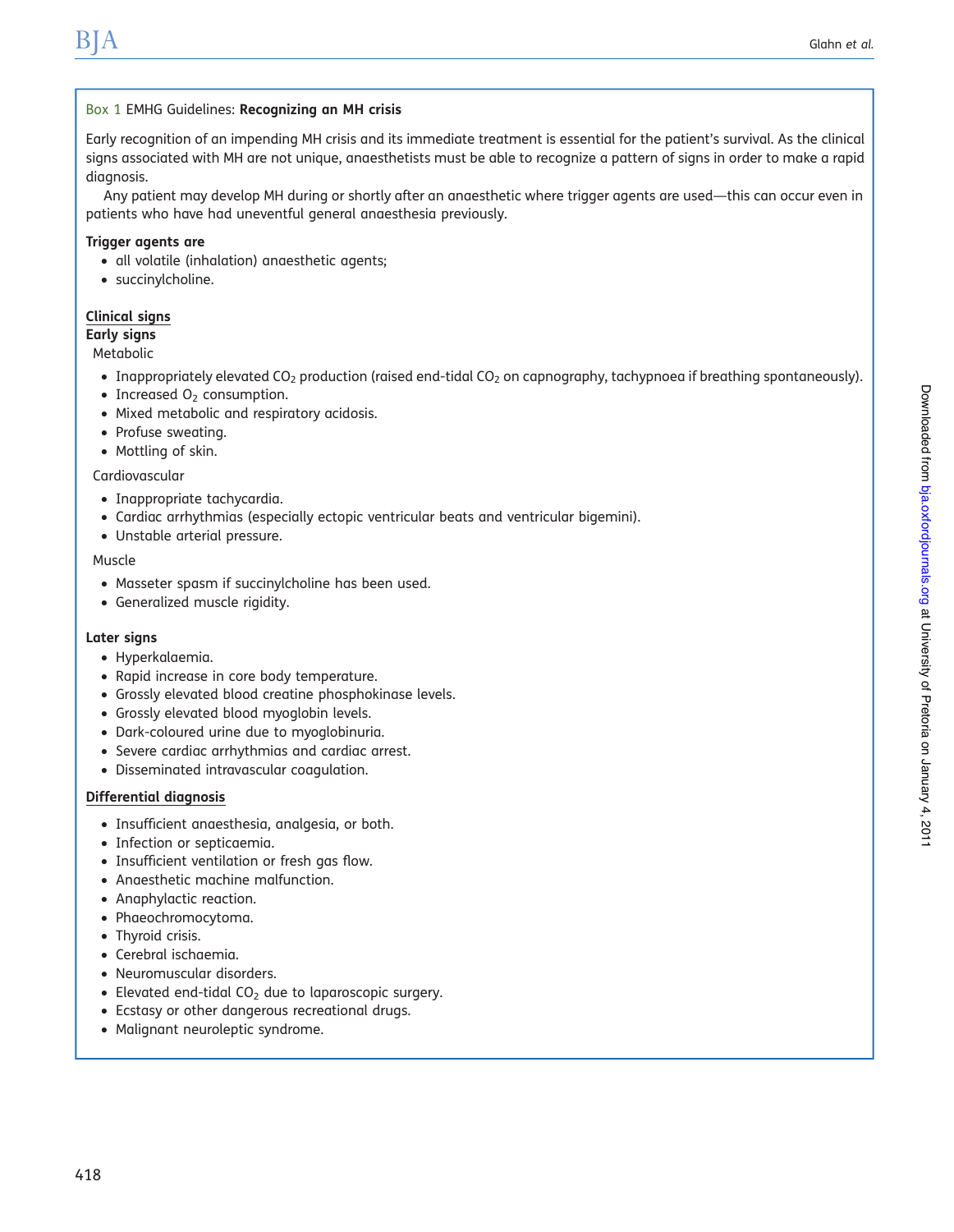### Box 2 EMHG Guidelines: Managing an MH Crisis

Start treatment as soon as an MH crisis is suspected. The clinical presentation of MH varies and treatment should be modified accordingly.

## **Treatment**

### Immediately

- † Stop all trigger agents.
- Hyperventilate (use a minute volume 2-3 times normal) with 100%  $O<sub>2</sub>$  at high flow.
- † Declare an emergency and call for help.
- Change to non-trigger anaesthesia (TIVA).
- † Inform the surgeon and ask for termination/postponement of surgery.
- † Disconnect the vaporizer—do not waste time changing the circuit/anaesthetic machine.

#### Dantrolene

- Give dantrolene 2 mg kg<sup>-1</sup> i.v. (ampoules of 20 mg are mixed with 60 ml sterile water).
- † Obtain dantrolene from other sources, for example, pharmacy/nearby hospitals—at least 36 –50 ampoules may be needed for an adult patient.
- † Dantrolene infusions should be repeated until the cardiac and respiratory systems stabilize.
- The maximum dose (10 mg  $kg^{-1}$ ) may need to be exceeded.

#### Monitoring

- Continue routine anaesthetic monitoring (Sa<sub>o2</sub>, ECG, NIAP,  $E'_{CO_2}$ ).
- Measure core temperature.
- † Establish good i.v. lines with wide-bore cannulas.
- † Consider inserting an arterial and central venous line, and a urinary catheter.
- $\bullet$  Obtain samples for measurement of K<sup>+</sup>, CK, arterial blood gases, myoglobin, and glucose.
- Check renal and hepatic function and coagulation.
- Check for signs of compartment syndrome.
- † Monitor the patient for a minimum of 24 h (ICU, HDU, or in a recovery unit).

#### Symptomatic treatment

#### Treat hyperthermia

- 2000 3000 ml of chilled (4 $\degree$ C) 0.9% saline at i.v.
- † Surface cooling: wet, cold sheets, fans, and ice packs placed in the axillae and groin.
- Other cooling devices if available.
- Stop cooling once temperature  $<$ 38.5 $^{\circ}$ C

#### Treat hyperkalaemia

- † Dextrose: 50%, 50 ml with 50 IU insulin (adult dose).
- CaCl<sub>2</sub>: 0.1 mmol kg<sup>-1</sup> i.v. (e.g. 7 mmol=10 ml for a 70 kg adult).
- † Dialysis may be required.

#### Treat acidosis

- † Hyperventilate to normocapnoea.
- Give sodium bicarbonate i.v. if  $pH < 7.2$ .

#### Treat arrhythmias

- Amiodarone: 300 mg for an adult (3 mg kg $^{-1}$  i.v.).
- † b-blockers (e.g. propranolol/metoprolol/esmolol)—if tachycardia persists.

## Maintain urinary output >2 ml kg<sup>-1</sup> h<sup>-1</sup>

- Furosemide 0.5–1 mg kg<sup>-1</sup>.
- Mannitol 1 g kg $^{-1}$ .
- † Fluids: crystalloids (e.g. lactated Ringer's solution or 0.9% saline) i.v.

#### Consult your local Malignant Hyperthermia Investigation Unit about the case

Patients suspected of being MH-susceptible should undergo diagnostic testing using in vitro contracture testing (IVCT) at a designated MH-laboratory [\(www.emhg.org\)](www.emhg.org).